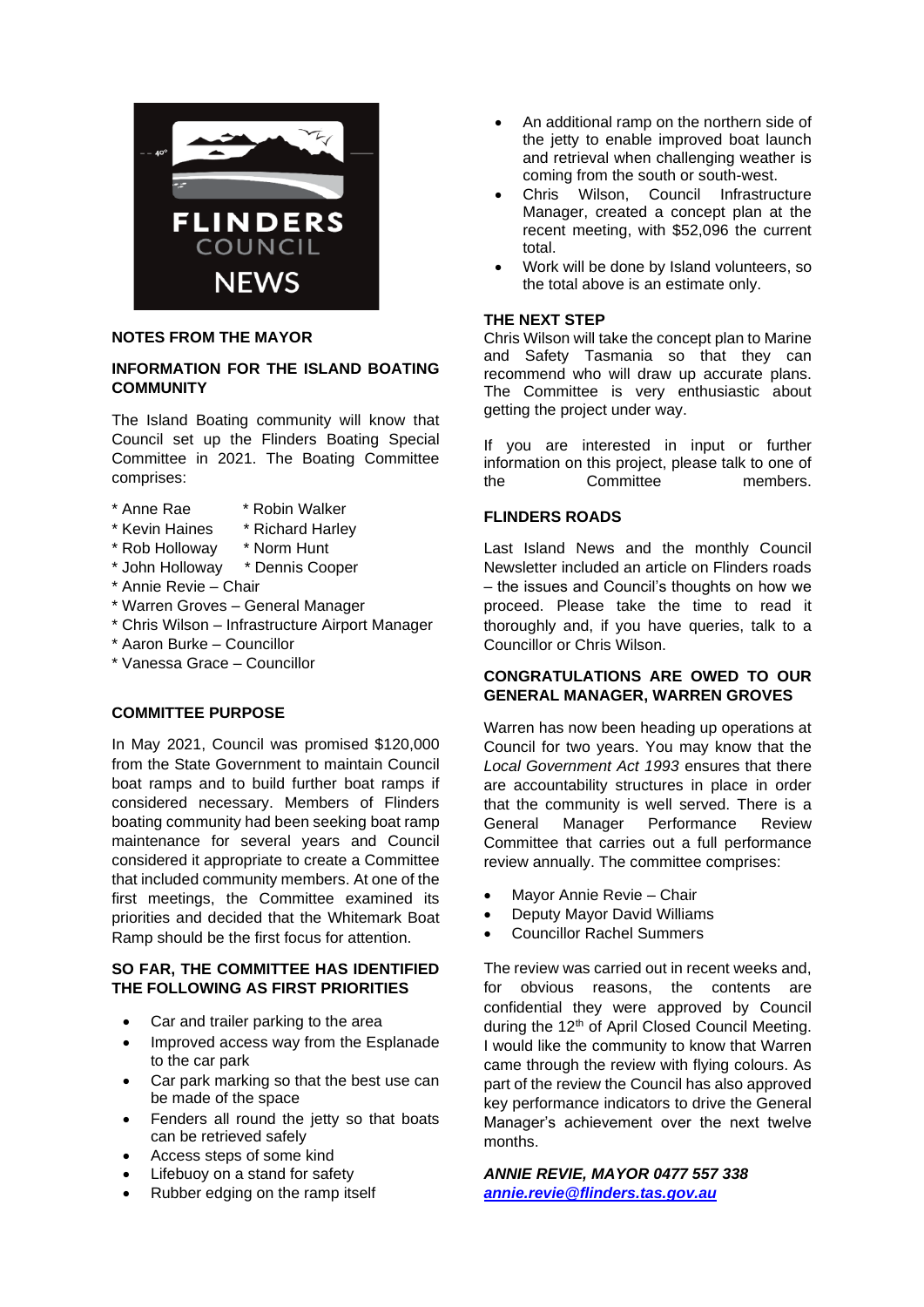#### **ISLANDER WAY UPDATE**

The Islander Way project has been full steam ahead including, delivering the following:

- An update on the project at a Council Workshop on 29<sup>th</sup> March;
- A day of community workshops on 31st March;
- A Business Forum on 11th April.

It's been wonderful catching up and deepening the conversations around the future of tourism on the Island.

#### **WE HAVE ALSO HAD THE CHANCE TO ENGAGE WITH THE COMMUNITY'S ART GALLERY PROJECT**

The project was developed in response to the Islander Way project. The extraordinary range and depth of contributions reflects the community spirit and commitment to the Island.

## **KICKING OFF THE BUSINESS AND COMMUNITY PHASE**

At the end of this month (26-30 April). Roberto Daniele will visit the Island to kick off the business and community projects incubator. We will host two workshops to introduce this next stage of the project (dates to be confirmed):

- Workshop 1 Introduction to program
- Workshop 2 Mapping project ideas

This next stage of the Islander Way project is to help develop ideas for re-generative projects and business ideas that can help us build a stronger and more connected community of business and community. Those who have ideas for creating business opportunities and / or community projects are warmly invited to attend.

The aim behind such projects and business ideas is to help the future visitor economy reinvest back into the Island, the community and the environment. Come along with your ideas – big or small.

Following on from these initial workshops, Roberto and the project team will build on these discussions with small groups wishing to

collaborate. The Accelerator program will then work with these projects

Contact details:

Dianne Dredge [contact@islanderway.co](mailto:contact@islanderway.co) 0410 604 921

Sarah Lebski [Sarah.Lebski@gmail.com](mailto:Sarah.Lebski@gmail.com) 0418 134 114

# **Whitemark Tip – Opening Hours**

- **Monday 1.30pm - 4.30pm**
- **Tuesday 7am -10am**
- **Friday 1.30pm - 4.30pm**
- **Wednesday 8.30am - 11.30am**
- **Thursday 7am -10am**
- **Saturday CLOSED**
- **Sunday 1.30pm - 4.30pm**

# **CLOSED PUBLIC HOLIDAYS**

## **ISLANDER PORTRAIT PRIZE**

The Islander Portrait Prize has been rescheduled for the June long weekend.

**\_\_\_\_\_\_\_\_\_\_\_\_\_\_\_\_\_\_\_\_\_\_\_\_\_\_\_\_\_\_\_\_\_\_\_\_\_\_**

**Artists are invited to**  Islander **submit a work of art to the inaugural Islander Portrait**  Portrait **Prize. The subject matter**  Prize **should be a person who has a known connection to Flinders Island.**

Entries can be submitted in any medium (painting, drawing, digital photography, sculpture, etc.), but the maximum dimensions cannot exceed 1.5m x 1.5m.

The exhibition will be held at the Lady Barron Hall and submissions due 8<sup>th</sup> June.